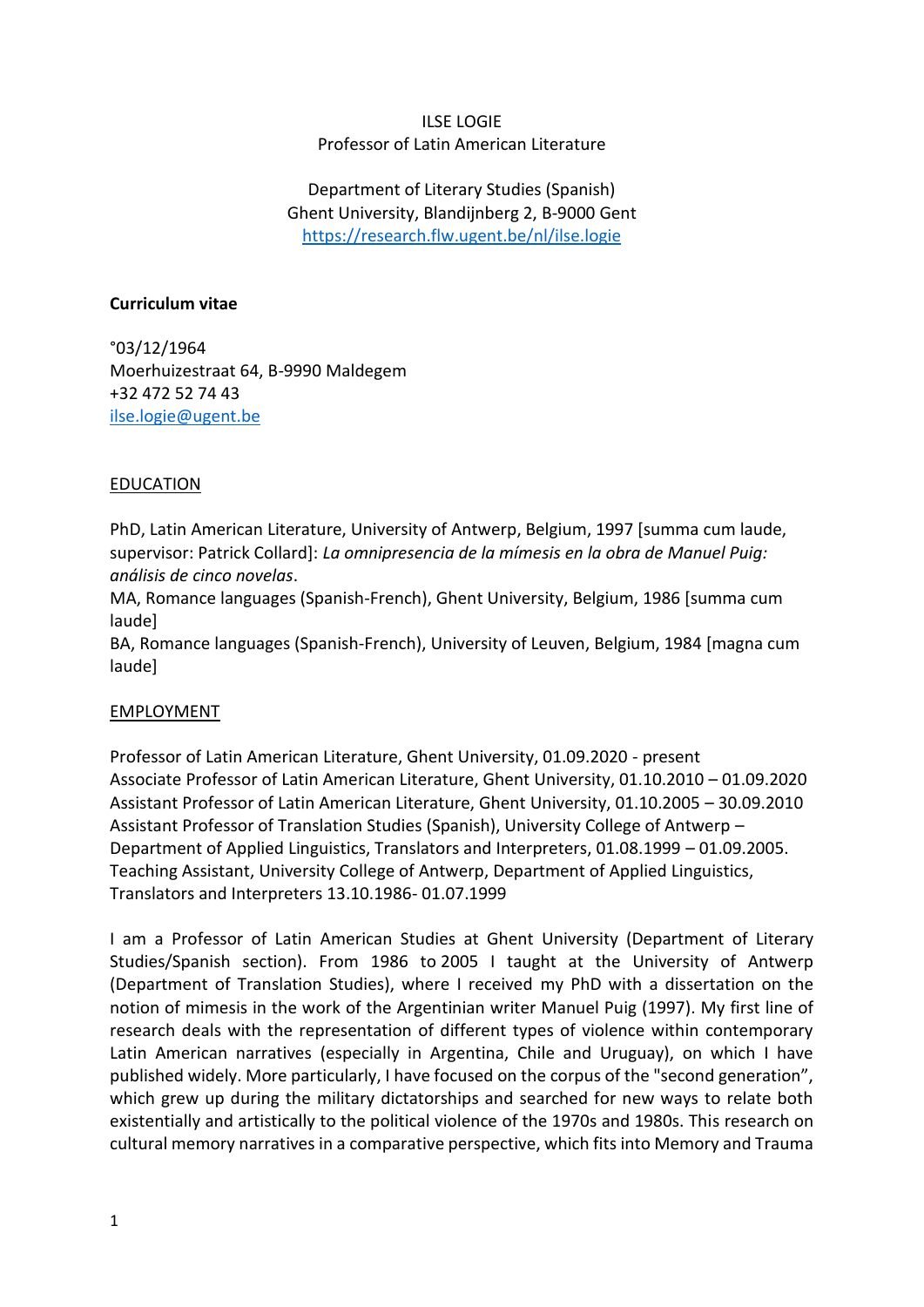studies and connects to the research group CMSI (Ghent University), has led to several articles and book chapters.

The second research topic that is central to my work is related to translation issues. I am the chair of the Research Group "Literature in translation" (CLIV) and my most recent research project deals with multilingualism and (self)translation as principles of identity construction in a corpus of Latin-American and US Latino writers. This project has also yielded a series of articles and book chapters, as well as three special issues, one of which explores the connection between trauma and translation in contemporary Latin-American narrative fiction.

As a participant in and organizer of international conferences and bilateral agreements, I have built an extensive professional network in Europe (Spain, Germany, France), Latin America (Argentina, Chile) and the US. In the Fall Semester of 2018 I was a Fulbright Visiting Research and Teaching Scholar at the Latin American and Latino Institute of Fordham University (New York). I have been "vocal" of *Revista Iberoamericana* (Pittsburgh) and member of the editorial board of *Linguistica Antverpiensia N.S. Themes in Translation Studies* (both Web of Science) and of the Dutch journal *Filter*. I am also a member of the international network VYRAL based in Latin America, US and Europe (*Violencia y Representación en América Latina*; [www.redvyral.com\)](http://www.redvyral.com/).

In addition, I regularly organize or participate in outreach activities, sharing my knowledge with a broader audience. In January 2019 I provided the annual three-day post-academic training at UGent on the topic of "Latin American literature: beyond the clichés". From 2006 to 2010, I was chairperson of the *Asociación de Hispanistas del Benelux*, which promotes the study of all areas of Hispanic studies in the Low Countries [\(www.ahbx.eu\)](http://www.ahbx.eu/). Outside of the academic field I have been active as a literary critic in the Flemish and Dutch press with regular contributions about Latin American literature

### SUPERVISION OF DOCTORAL RESEARCH

# Defended:

- 1. Annelies Oeyen, *Escrituras del derrumbe. Ciudades posapocalíticas: Marcelo Cohen y la narrativa argentina posdictatorial*. (Jury: Maria Angélica Semilla Durán, Daniel Mesa Gancedo, Geneviève Fabry, Patrick Collard, Eugenia Houvenaghel). 2011
- 2. July De Wilde, *Traducción, ironía y literatura. Un estudio centrado en* La tía Julia y el escribidor*,* La invención de Morel *y* Tres tristes tigres. (Jury: Rainier Grutman, Patrick Zabalbeascoa Brigitte Adriaensen, An Van Hecke, Eugenia Houvenaghe). 2011
- 3. Bieke Willem, *Casas habitadas. La representación del espacio narrativo en la novela chilena postdictatorial*. (Jury: María Teresa Johansson, Stéphanie Decante, Geneviève Fabry, Rita De Maeseneer, Eugenia Houvenaghel). 2014.

### Ongoing:

4. Maarten Geeroms, *Narrar la grieta. Trauma individual y cultural en la narrativa de los "hijos" argentinos*. (Jury: Gabriel Gatti, Silvana Mandolessi, Bieke Willem, Stef Craps). Defense scheduled 27 September 2021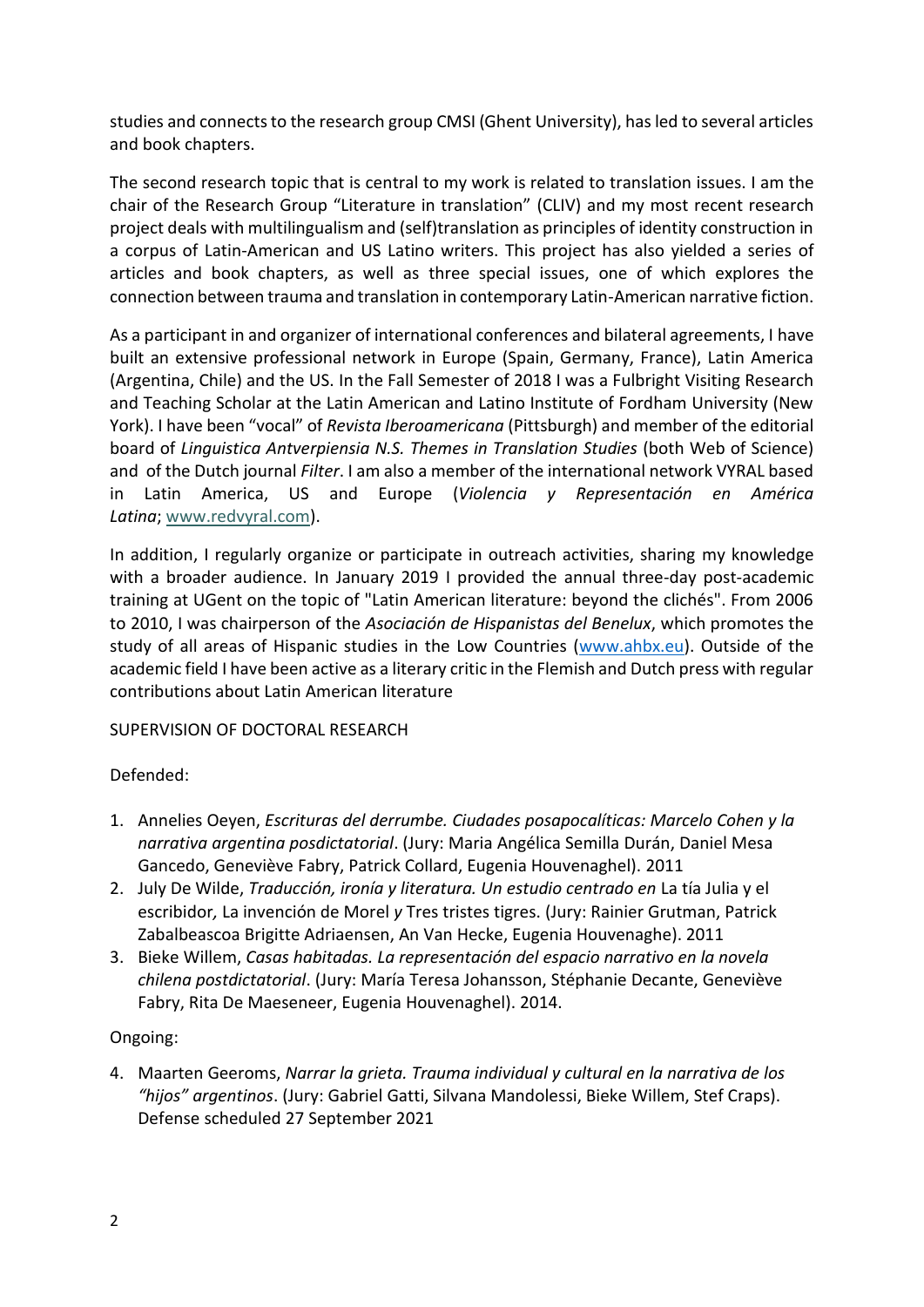- 5. Amaury De Sart, *Heterolingual poetics at stake in* Larva. Babel de una noche de San Juan *by Julián Ríos*. Main supervisor: Guy Rooryck (Jury: Stéphane Pagès, Patricia Willson, Guillermo Sanz Gallego, Désirée Schyns) Defense scheduled 6 December 2021.
- 6. Sarah Staes, *Vidas en traducción. Las paradojas de la escritura autobiográfica multilingüe latinoamericana y latina 1980-2015*. (2017-2021)
- 7. Laura Welsch, *Violencia extractiva y perspectivas ecoculturales en la narrativa contemporánea de Perú y Colombia.* (2018-2024).
- 8. Eva Van Hoey, "*Ni una menos": la violencia de género bajo el prisma de la crónica contemporánea (1994-2015)*. (2020-2024)
- 9. Marie Schoups, *Niños, fronteras y sentidos. Aproximación sensorial a la figura del niño en la literatura de la frontera entre México y EEUU (2015-2020)*. (2020-2024)

### EXTERNALLY FUNDED RESEARCH PROJECTS/GRANTS

### 2018

- Fulbright Visiting Scholar August-December 2018 Fordham University (teaching and research)
- **Project Title:** Foreignness and Translation in Contemporary Latin-American and Latino Writing: Special Topics in Latin-American Literature

## 2016

Funding awarded by the Research Foundation Flanders (FWO) for a four-year project employing one full-time PhD student: *[Lives in translation. The paradoxes of Spanish-American](http://research.flw.ugent.be/en/projects/lives-translation-paradoxes-spanish-american-multilingual-autobiographical-writing-1980)  [multilingual autobiographical writing 1980-2015](http://research.flw.ugent.be/en/projects/lives-translation-paradoxes-spanish-american-multilingual-autobiographical-writing-1980)*. Main applicant. Co-applicant: An Van Hecke (Katholieke Universiteit Leuven). 2017-2021

### 2010

Funding awarded by the Research Foundation Flanders for a four-year project employing one full-time PhD student "El canon hispanoamericano en la narrativa contemporánea del Caribe hispano, Argentina y Chile (1990-2010). Co-applicant; main applicant: Rita de Maeseneer (Universiteit Antwerpen). 2010-2014

### 2007

Funding awarded by the Research Foundation Flanders for a four-year project employing one full-time PhD student "Los imaginarios apocalípticos en el Río de la Plata". Main applicant; coapplicant : Geneviève Fabry (Université Catholique de Louvain). 2007-2011.

# TEACHING EXPERIENCE

### COURSES TAUGHT

At Ghent University (2005-present) – in Spanish (except Theory of Literary Translation)

Spanish Language Proficiency I – Ba1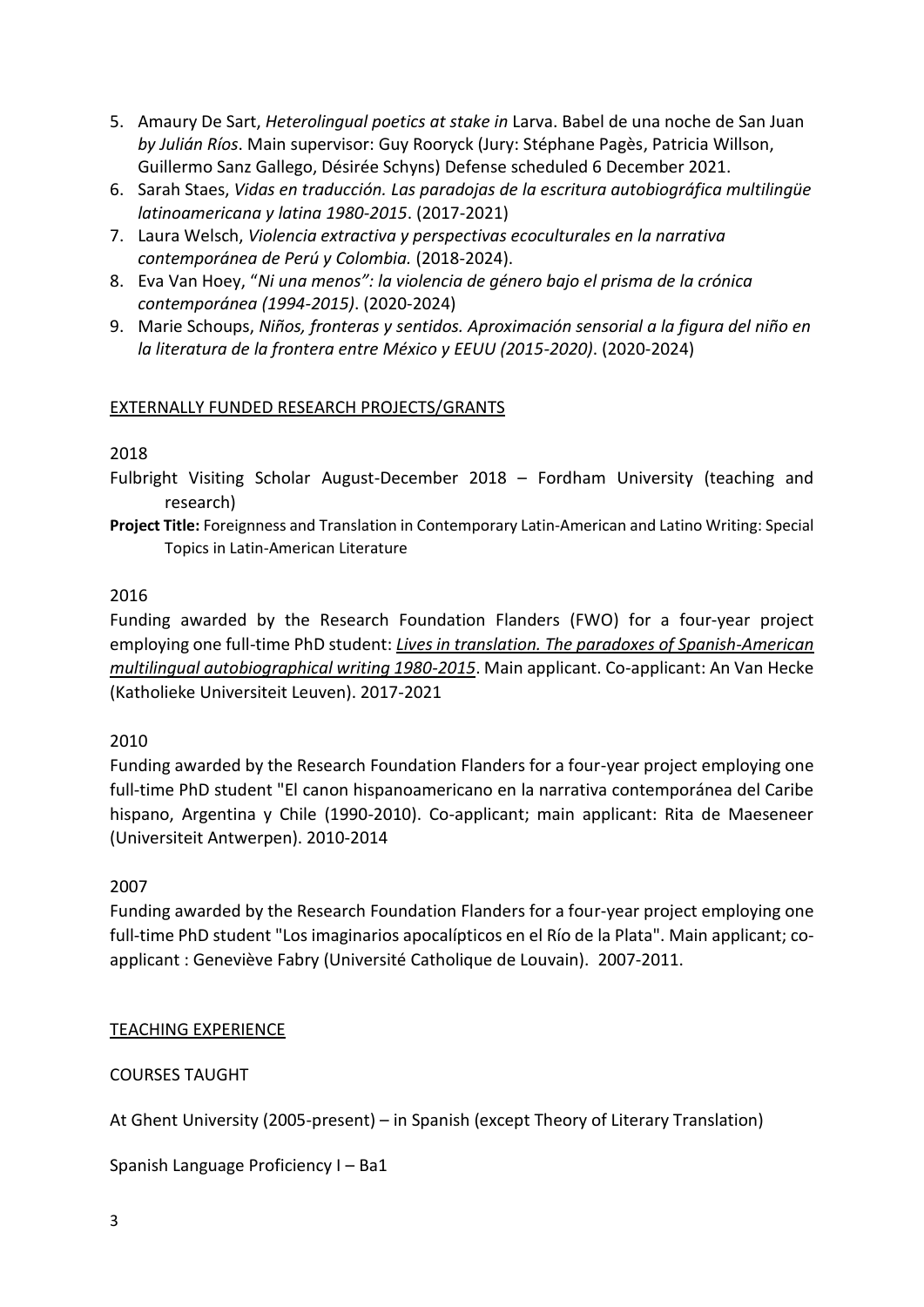Spanish Language Proficiency 2 – Ba2 – until 2009 Civilization of Spain and Latin America – Ba1 Latin American Literature I – Ba2 Latin American Literature II – Ba3 Special Topics: Contemporary Latin American Literature – Master Theory of Literary Translation – Master – co-lecturer Responsible for the Teacher Training Program (SLO/EduMa) Spanish – until 2021

At Fordham University New York (Fall semester 2018-2019) – in Spanish

SPAN/COLI/LALS 3407, "Extranjería y traducción: escritura autobiográfica multilingüe en la literatura latinoamericana y latina contemporánea (1980-2015) SPAN 2001: Spanish Language and Literature

At University College of Antwerp (HIVT) (1986-2005) – in Spanish/Dutch

Spanish Language Proficiency – Ba1 Text Analysis in Spanish – Ba2 General Translation Spanish/Dutch – Ba2 Literary Translation Spanish/Dutch – Master Political, Economic and Social Structures of Latin America – Master Spanish and Latin American Literature –Master

PUBLICATIONS for a full track record:<https://biblio.ugent.be/person/801002040996>

### AUTHORED BOOKS/EDITED VOLUMES/SPECIAL ISSUES

- Logie, Ilse. *La omnipresencia de la mímesis en la obra de Manuel Puig: Análisis de cuatro novelas*. Vol. 11. Amsterdam, The Netherlands ; New York, NY, USA: Rodopi, *Portada Hispánica* 11, 2001. 403 p.
- Logie Ilse, ed. *Nuevas escrituras multilingües latinoamericanas y latinas 2000-2020*. *Letral*, 27, enero/febrero 2022 (in press)
- Logie, Ilse, ed. *Trauma y traducción en la narrativa latinoamericana contemporánea. Iberoamericana*, 75, 2020 (pp. 5-117); introduction: pp. 9-23.
- Geneviève Fabry and Ilse Logie, eds. *Imaginar el Futuro. Resistencia y resiliencia en la literatura y el cine hispanoamericanos contemporáneos*. *HeLix - Dossiers zur romanischen Literaturwissenschaft* 10, 2017.
- De Maeseneer, Rita, and Ilse Logie, eds. *El canon en la narrativa contemporánea del Caribe Hispano y del Cono Sur*. Genève: Droz. *Romanica Gandensia* 80, 2014.
- Logie, Ilse, ed. *Juan José Saer: La construccion de una obra*. Sevilla: Universidad de Sevilla. *Colección americana*, 48, 2013.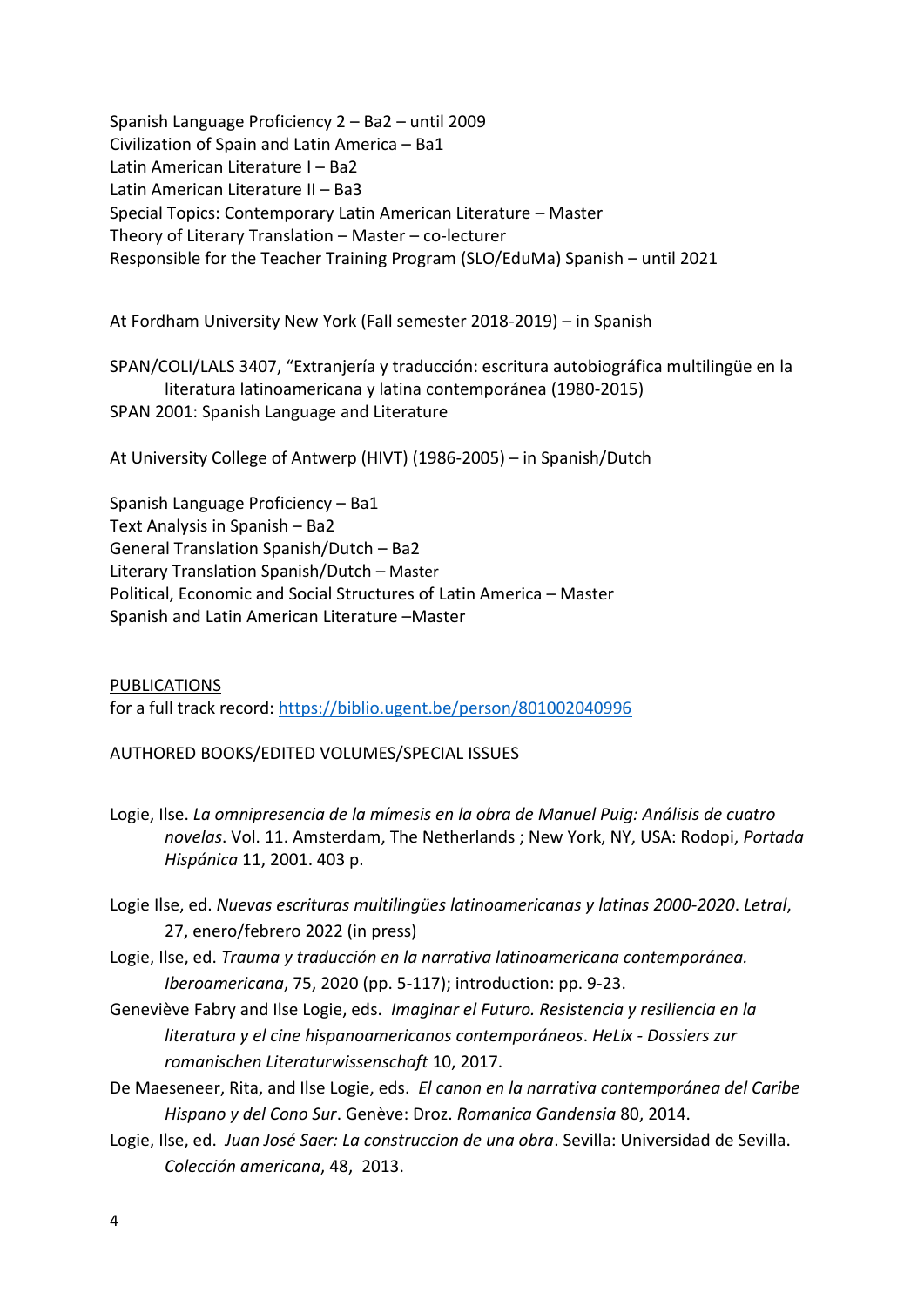- Geneviève Fabry, Ilse Logie, and Pablo Decock, eds. *Los imaginarios apocalípticos en la narrativa hispanoamericana contemporánea (sXX- XXI)*: *Hispanic Studies : Culture and Ideas*. Bern: Peter Lang, 2010.
- Houvenaghel, Eugenia, and Ilse Logie, eds. *Alianzas entre historia y ficción*. Genève: Droz. Romanica Gandensia 37, 2009.
- Logie, Ilse, and Désirée Schyns, eds*. Vertalen in België [Translation in Belgium]*. *Filter. Tijdschrift over vertalen*, 12 (3), 2005.
- Remael, Aline, and Ilse Logie, eds. *Translation as Creation: the Postcolonial Influence*. *Linguistica Antverpiensia New Series* (Themes in Translation Studies), vol. 2, 2003.
- Fabry, Geneviève, and Ilse Logie, eds. *La literatura argentina de los años 90*. *Foro Hispánico* 24, 2003.

### JOURNAL ARTICLES

- Logie, Ilse. "Paradojas del multilingüismo en los US Latino Writers". *Cadernos de Traduçao* 40, An Van Hecke and Inge Lanslots (eds.). Dossier Multilingüismo y transfer cultural, 2020, 50-70.
- Logie, Ilse. "*Los niños perdidos* de Valeria Luiselli: el intérprete ante las vidas 'dignas de duelo'." *Iberoamericana*, 75, vol. 20, 2020, 103-116.
- Logie, Ilse. "Trauma y traducción en la narrativa latinoamericana contemporánea. Introducción". *Iberoamericana* 75, vol. 20, 2020, 9-21.
- Logie, Ilse. "La tensión entre lo local y lo global en la narrativa uruguaya contemporánea". *Letral. Revista electronica de estudios transatlánticos de literatura* (Universidad de Granada), 2020 (in press).
- Logie, Ilse. "Dos voces autotraductoras de América Latina: Sergio Waisman y Paloma Vidal". *Confluencia. Revista Hispánica de Cultura y Literatura*, 35 (1), 2019: 105-118.
- Logie, Ilse. "Meertaligheid als paradox: twee hedendaagse interculturele autobiografieën". *Filter. Tijdschrift over vertalen*. 25 (3), 2018: 55-63.
- Logie, Ilse. "The Stripped Fish: The Translator as a Tool for Dismantling Cultural Tradition in Mario Bellatin's Japanese Novellas." *Canadian Review of Comparative literature*, 44(4), 2017: 666-679.
- Geneviève Fabry and Ilse Logie. "Imaginar el futuro. Resistencia y resiliencia en la literatura y el cine hispanoamericanos contemporáneos: Introducción." Ed. Ilse Logie & Geneviève Fabry. *HeLix - Dossiers zur romanischen Literaturwissenschaft* 10 (2017): 1–18.
- Logie, Ilse. "*Una muchacha muy bella* de Julián López, o el gesto reparador de la escritura". ACTA LITERARIA 52 (2016): 59–79.
- Logie, Ilse. "De sloppenwijk herbekeken door César Aira en Juan Martini : de representatie van stedelijke armoede in twee hedendaagse Argentijnse stadsromans*.*" *Cahier Voor Literatuurwetenschap*. Ed. Bart Eeckhout, Vanessa Joosen, & Arvi Sepp. Vol. 8. Gent: Academia Press, Ginkgo, 2016. 61–72.
- Logie, Ilse, and Bieke Willem. "Narrativas de la postmemoria en Argentina y Chile: la casa revisitada." ALTER/NATIVAS 5 (2016): 1–25.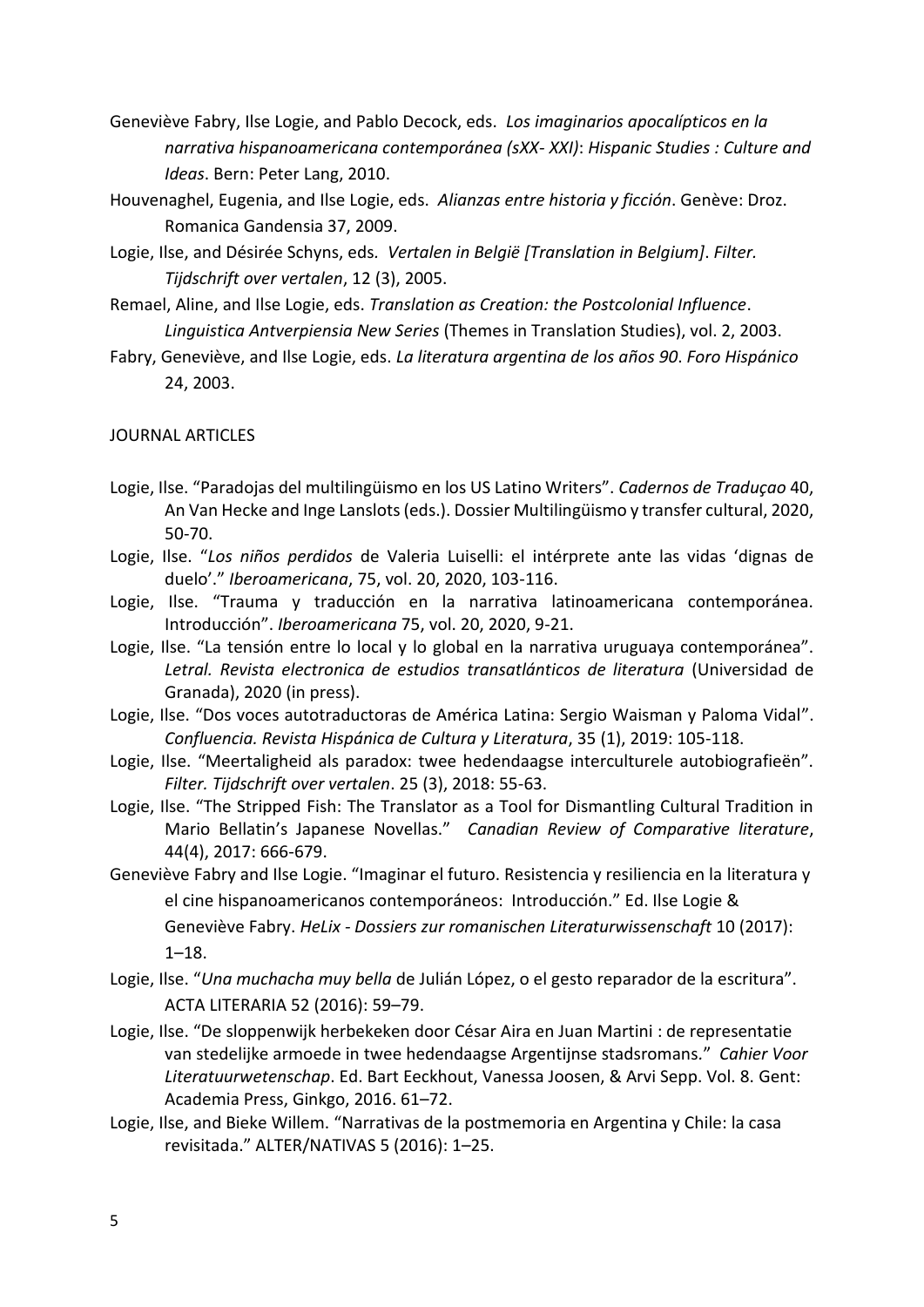- Logie, Ilse. "Hacia un renovado vínculo entre la obra y su exterior: *El Desperdicio* de Matilde Sánchez." RILCE-REVISTA DE FILOLOGIA HISPANICA 32.2 (2016): 388–409.
- De Maeseneer, Rita, and Ilse Logie. "Antologías del cuento dominicano de la última década (2000-2010)." CONFLUENCIA-REVISTA HISPANICA DE CULTURA Y LITERATURA 31.1 (2015): 17–27.
- Logie, Ilse. "Más allá del paradigma de la memoria: La autoficción en la reciente producción posdictatorial argentina: El caso de *76* (Félix Bruzzone)." PASAVENTO 3.1 (2015): 75– 89.
- Logie, Ilse. "2666, o la legitimidad de la literatura en tiempos 'Post'." Ed. Ana María Amar Sánchez & Teresa Basile. REVISTA IBEROAMERICANA 80.247 (2014): 611–630.
- Logie, Ilse. "Geografias ficcionales: El Uruguay de Copi." Ed. Valentina Litvan & Marta Inés Waldegaray. CAHIERS DE LIRICO 2013.8 (2013): 1–14.
- Logie, Ilse. "De Mondialisering van de literatuur: Het fenomeen Roberto Bolaño" FILTER 18.3 (2012): 3–13.
- Logie, Ilse. "En busca de lo nuevo: *El testamento De O'Jaral* (1995) de Marcelo Cohen." REVISTA DE CRITICA LITERARIA LATINOAMERICANA 37.74 (2011): 171–191.
- Logie, Ilse. "Borges réécrit Apollinaire, ou la genèse d'une appropiation." LETTRES ROMANES 65.3-4 (2011): 339–353.
- Logie, Ilse. "La singularidad del proyecto poético de Sergio Chejfec: Análisis de *Mis dos Mundos*." *Orbis Tertius*. Ed. José Amícola. La Plata, Argentina: Orbis Tertius, 2009. 1– 7.
- Logie, Ilse. "La reescritura del mito apocalíptico en *2666* de Roberto Bolaño." *Centre écritures littératures des mondes contemporains*. Ed. Marta Inés Waldegaray. Metz: Université Paul Verlaine, Metz, 2009. 133–145.
- Logie, Ilse. "Victoria Ocampo (1890-1979) als vertaalster en schrijfster: een Argentijnse diva in de wereldliteratuur FILTER 16.2 (2009): 45–54.
- Logie, Ilse. "Javier Marías: *Tu rostro mañana* o la redención a través de la escritura." *Allí donde uno diría que ya no puede haber nada.* Tu rostro mañana *de Javier Marías*. Ed. Alexis Grohmann & Maarten Steenmeijer. Vol. 35. Amsterdam/New York: Rodopi, 2009. 171–188.
- Logie, Ilse. "El desmontaje de los estereotipos fundadores de la identidad argentina en Copi." ALEPH (LIEGE) 23 (2009): 85–99.
- Logie, Ilse. "Avatares de un mito: manifestaciones del apocalipsis en la literatura rioplatense contemporánea: el caso de *Insomnio* de Marcelo Cohen'." *Traverses*. Ed. Perla Petrich, Julio Premat, & Maria Llombart. Paris: Paris 8 Université, 2008. 172–181.
- Logie, Ilse. "Manuel Puig y el cine: un arte de la seducción."*El mundo femenino en la obra de Manuel Puig*. Ed. Israel Morales Saavedra. Monterrey, Nuevo León, México: Universidad Autónoma de Nuevo León, 2008. 189–205.
- Logie, Ilse, and Julia Romero. "Foreignness: Language and Translation in the Work of Manuel Puig." REVISTA IBEROAMERICANA 74.222 (2008): 33–51.
- Logie, Ilse. "La trasgressione dell' identità nazionale in Copi*." Il teatro inopportuno di Copi*. Titivillus Edizioni, 2008. 123–136.
- Logie, Ilse. "Borges y la traducción" *Aleph* (Liège). Vol. 21. 2007. 7–18.
- Logie, Ilse. "Mensonge romantique revisited: la vigencia actual de algunos conceptos de René Girard para la literatura." REVISTA ANTHROPOS 213 (2007): 112–125.
- Logie, Ilse. "La transgresión de la identidad nacional en Copi." *Río De La Plata*. 2006. 419– 430.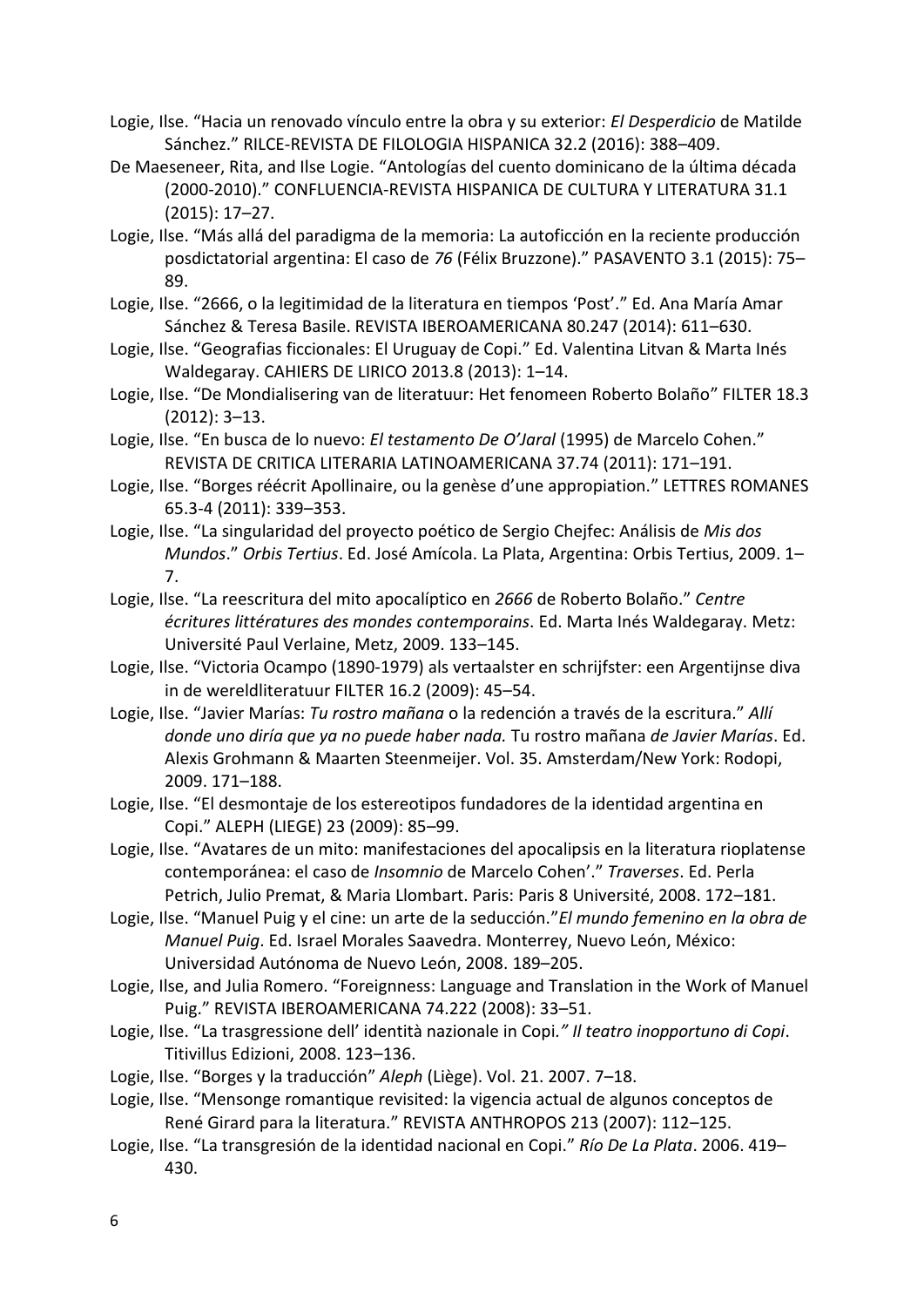Logie, Ilse. "Elke tekst een palimpsest: Borges en vertalen" FILTER 13.2 (2006): 35–45.

- Logie, Ilse. "La originalidad de Roberto Bolaño." *America*. Cahiers du Criccal. Presses de la Sorbonne Nouvelle, 2005. 203–212.
- Logie, Ilse. "Una escena de traducción en América Latina: 'Las Dos Orillas' De Carlos Fuentes." LINGUISTICA ANTVERPIENSIA 4 (2005): 35–46.
- Remael, Aline, and Ilse Logie, eds. "Translation as Creation, the Postcolonial Influence." *Linguistica Antverpiensia New Series* (Themes in Translation Studies), n°2, 11-23.
- Logie, Ilse. "La Malinche, Jerónimo de Aguilar, Felipillo: de rol van tolken bij de verovering van Amerika". *Filter* 11:1 (2004): 2-12.
- Logie, Ilse. "Plurilingüismo y traducción en la obra de Julio Cortázar." CIBERLETRAS 3.10 (2003),<http://www.lehman.cuny.edu/ciberletras/v10/logie.htm>
- Logie, Ilse. "La verdad de los hechos: el testimonialismo de Rigoberta Menchú." LATINOAMERICA 35 (2003): 235–245.
- Logie, Ilse. "La traducción, emblema de la obra de Javier Marías." Ed. Maarten Steenmeijer. FORO HISPANICO 20 (2001): 67–76.
- Logie, Ilse. "Las metamorfosis de Eduardo Galeano." La figura del intelectual en América Latina. Paris, France: CELCIRP, 1998. 471–480.
- Logie, Ilse. "Manuel Puig y el cine: un arte de la seducción." FORO HISPANICO 10 (1996): 53– 63.
- Logie, Ilse. "Falaraki: Una puesta en abismo en sarta en *Cambio de piel* de Carlos Fuentes" REVUE BELGE DE PHILOLOGIE ET D'HISTOIRE 64.3 (1986): 539–559.

BOOK CHAPTERS

- Logie, Ilse. "Neo-avant-garde in Latin America: the case of Mario Bellatin". *Neo-Avant-Gardes: Post-War Literary Experiments Across Borders*. Ed. Bart Vervaeck. Edinburgh: Edinburgh University Press (in press).
- Logie, Ilse. "El español como objeto de deseo en dos autores translingües de América Latina: Fabio Morábito y Anna Kazumi Stahl." *Libros que viajan. Traducir en América Latina*. Madrid/Frankfurt: Iberoamericana/Vervuert (in press).
- Logie, Ilse and María Teresa Navarrete. "Trauma, violencia, memoria colectiva. Trauma transgeneracional y trauma secundario: padres, hijos, nietos". *Trauma y memoria cultural. Hispanoamérica y España*. Eds. Roland Spiller, Kirsten Mahlke, Janett Reinstädler. Berlin: De Gruyter, 2020. 39-59.
- Logie, Ilse. "¿Escritos en la traducción y para la traducción? Valeria Luiselli y Mario Bellatin". *Literatura latinoamericana mundial. Dispositivos y disidencias*. Eds. Gustavo Guerrero, Jorge Locane, Benjamin Loy, Gesine Müller. Berlín: De Gruyter (colección: Latin American Literatures in the World), 2020. 207-222.
- Logie, Ilse. "La escena de traducción en la obra narrativa de Cortázar." *Julio Cortázar, Lector y Traductor*. Ed. Patricia Willson. Madrid/Frankfurt: Iberoamericana/Vervuert, 2020. 121-135.
- Logie, Ilse. "¿Postmemoria en el Cono Sur? Sobre la aplicabilidad de un concepto*". Pasados contemporáneos. Aproximaciones críticas a los derechos humanos y las memorias en Perú y América Latina*. Eds. Lucero de Vivanco y Teresa Johansson Márquez. Madrid/Frankfurt: Iberoamericana/Vervuert. (Colección Nexos y diferencias. Estudios de la cultura en América Latina), 2019. 275-292.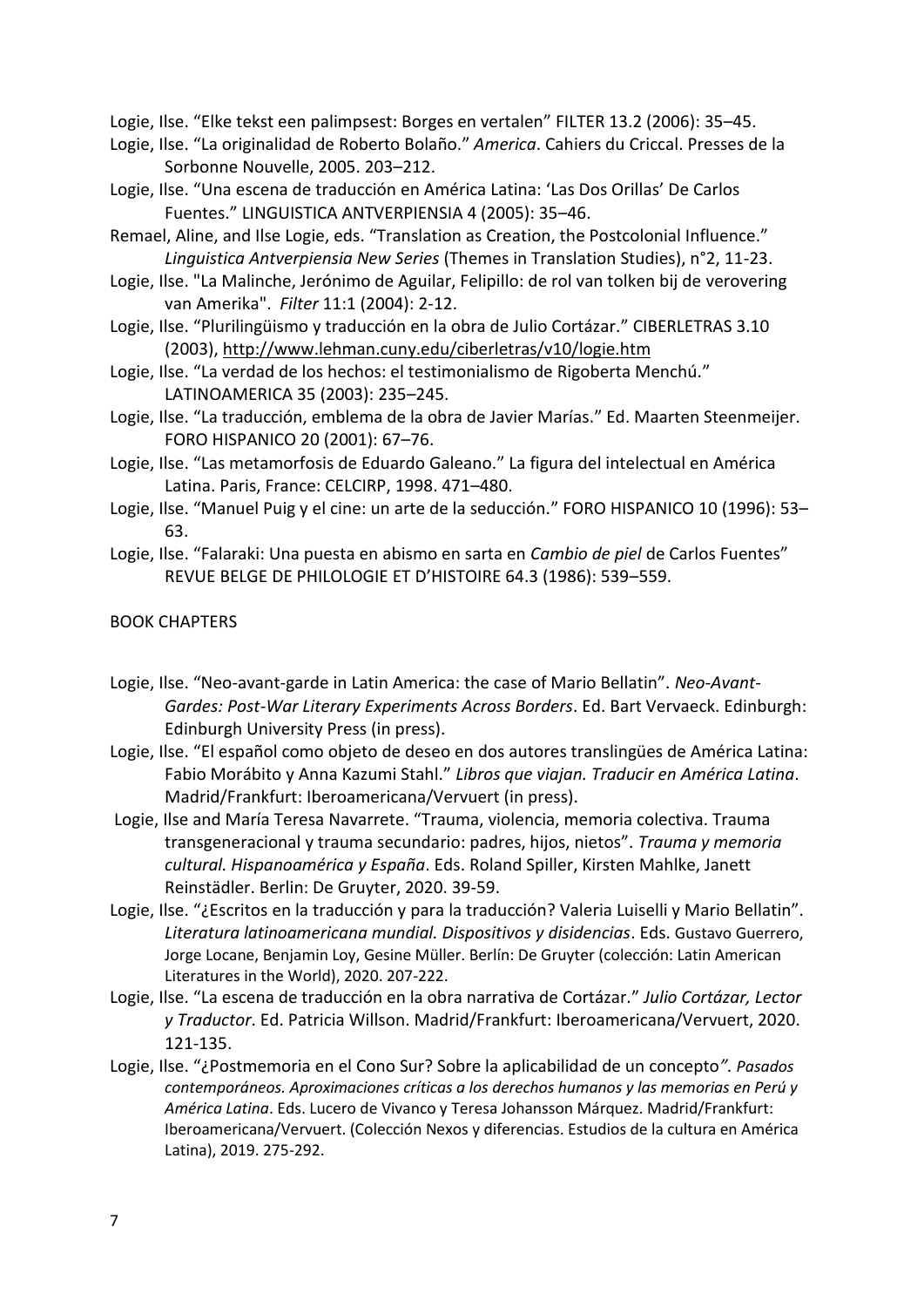- Logie, Ilse. "Relatos autoficcionales de filiación que operan un descentramiento lingüístico: *Lenta biografía* de Sergio Chejfec, *El espíritu de mis padres sigue subiendo en la lluvia* de Patricio Pron y *Más al sur* de Paloma Vidal". *Invenciones del yo en la narrativa argentina: teoría y crítica de la autoficción*. Ed. José Manuel González Álvarez. Madrid/Frankfurt: Iberoamericana/Vervuert, 2018. 59-74.
- Logie, Ilse. "Vladimir Nabokov on Don Quixote: 'a Veritable Encyclopedia of Cruelty'." Vladimir *Nabokov's Lectures on Literature. Portrait of the Artist as Reader and Teacher*. Eds. Ben D'Hooghe and Jürgen Pieters. Leiden/Boston: Brill/Rodopi. Studies in Slavic Literature and Poetics, 2018. 44-59.
- De Wilde, July, and Ilse Logie. "El uso de estrategias irónicas en la producción literaria de los 'Hijos' de la última dictadura argentina*." Ironía y Violencia En La Literatura Latinoamericana Contemporánea*. Eds. Brigitte Adriaensen y Carlos Van Tongeren. Pittsburgh: Instituto Internacional de Literatura Iberoamericana, (Colección Nueva América), 2018. 157-171.
- Logie, Ilse, Julio Premat, and Alii Alii. "Abecedario Mario Bellatin*." Mil Hojas : Formas contemporáneas de la literatura* . Ed. Carlos Walker. Santiago de Chile: Hueders, 2017. 345–424.
- Logie, Ilse. "¿Un Retorno a Lo Real? La tensión entre ficción y documento en la narrativa hispanoamericana actual." *Mil Hojas : Formas contemporáneas de la literatura*. Ed. Carlos Walker. Santiago de Chile: Hueders, 2017. 201–231.
- Logie, Ilse. "La dicotomía público/privado en tela de juicio: Dos obras sobre la militancia de los setenta en el Cono Sur." *Militancias radicales: Narrar los sesenta y setenta desde el siglo XXI*. Ed. Cecilia González & Aránzazu Sarría Buil. Madrid/Buenos Aires: Postmetropolis Editorial-Prohistoria Ediciones, 2016. 239–258.
- Logie, Ilse. "Reformulaciones literarias del imaginario posdictatorial argentino: El caso de *Soy un bravo piloto de la Nueva China* de Ernesto Semán." *Representaciones de la violencia en América Latina : Genealogías culturales, formas literarias y dinámicas del presente*. Ed. Ana María Amar Sánchez & Luis F Avilés. Vol. 44. Madrid/Frankfurt: Iberoamericana/Vervuert, 2015. 95–119.
- Logie, Ilse, and De Hauwere Katrien. "La antología como dispositivo generacional: Reflexiones acerca de la proliferación de antologías de narrativa argentina reciente (2002-2013*)." El Canon en la narrativa contemporánea del Caribe y del Cono Sur*. Ed. De Maeseneer Rita & Logie Ilse. Genève, Suisse: Droz, 2014. 225–248.
- De Maeseneer, Rita and Ilse Logie. "Narrativa contemporánea y canon: una contribución Al Debate." *El canon en La narrativa contemporánea del Caribe y del Cono Sur*. Ed. De Maeseneer Rita & Logie Ilse. Genève, Suisse: Droz, 2014. 11–28.
- Logie, Ilse. "La narrativa latinoamericana vista desde fuera: Un análisis de antologías extranjeras de la última década." *El Canon en la narrativa contemporánea del Caribe y del Cono Sur*. Ed. De Maeseneer Rita & Logie Ilse. Genève, France: Droz, 2014. 207– 225.
- Logie, Ilse. "La experiencia de lo extranjero en 'El Intérprete' y *El entenado* de Juan José Saer." *Juan José Saer : La construccion de una obra*. Ed. Ilse Logie. Vol. 48. Sevilla, España: Universidad de Sevilla, 2013. 123–138.
- Logie, Ilse. "A la búsqueda de un lugar de enunciación apropiado: la década de los setenta argentinos en *Historia del Llanto* de Alan Pauls." *Memorias en tinta : Ensayos sobre la representación de la violencia política en Argentina, Chile y Perú*. Ed. Lucero De Vivanco. Santiago de Chile: Ediciones Universidad Alberto Hurtado, 2013. 164–180.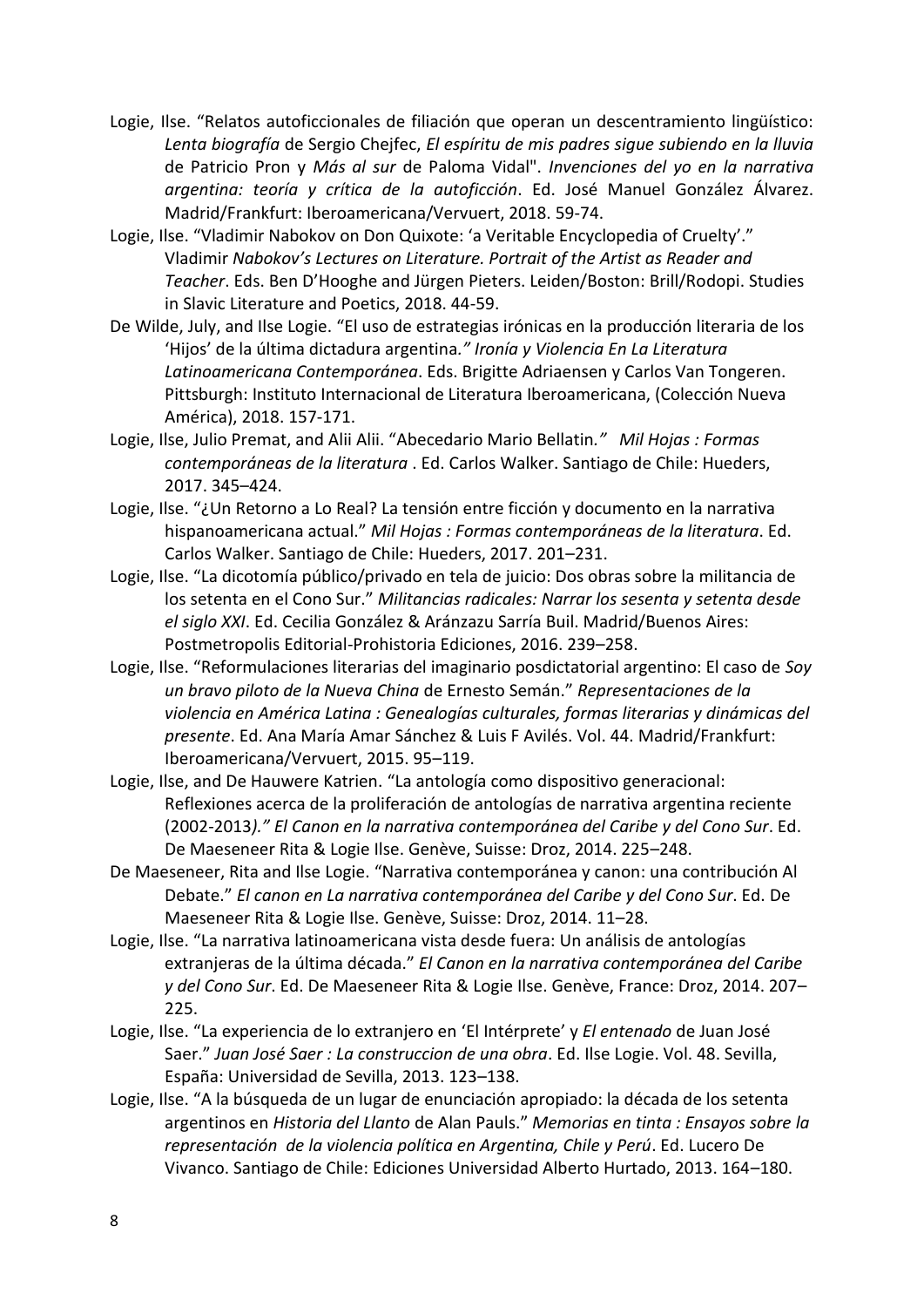- Logie, Ilse. "Roberto Bolaño y el mal.: Análisis de 'El Policía De Las Ratas'." *Lieux et figures de la barbarie.* Ed. Norah Giraldi-Dei Cas, Fatiha Idmhand, & Cathy Fourez. Vol. 18. Bruxelles: Peter Lang, 2012. 433–443.
- Logie, Ilse. "Un bestiario transatlántico: reminiscencias de Kafka en la obra De Roberto Bolaño." *Roberto Bolaño : La experiencia del abismo*. Ed. Fernando Moreno. Santiago de Chile, Chile: Ediciones Lastiarra, 2012. 281–294.
- De Vivanco, Lucero, Fabry Geneviève and Ilse Logie. "Nuevas pautas para el estudio de los imaginarios (post)apocalípticos en la literatura hispanoamericana." *Nuevos hispanismos, Para una crítica del lenguaje dominante*. Ed. Julio Ortega. Frankfurt am Main/Madrid, Iberoamericana/Vervuert, 2012. 315–337.
- Geneviève Fabry, Logie, Ilse and Pablo Decock. "Los imaginarios apocalípticos en la narrativa hispanoamericana contemporánea (sXX- XXI): una Introducción." *Los imaginarios apocalípticos en la literatura hispanoamericana contemporánea* 2010 : 11–32.
- Logie, Ilse. "Trauma y transferencia en Juan José Saer: análisis de *Cicatrices*." El lugar de Juan José Saer. Ed. Milagros Ezquerro. Montpellier, France: Université de Montpellier, 2002. 187–201.
- Logie, Ilse. "La problemática del doble vínculo en *El beso de la mujer araña*." *El beso de la mujer araña de Manuel Puig*. Ed. José Amícola & Jorge Panesi. Paris, France: Colección Archivos, 2002. 518–534.
- Logie, Ilse. "El replanteamiento de la mimesis en la novelística de Manuel Puig." *Encuentro internacional Manuel Puig* Ed. José Amícola & Graciela Speranza. Rosario, Argentina: Beatriz Viterbo Editores, 1998. 113–120.
- Logie, Ilse. "Argentinië, een romantisch misverstand. Mimetische drijfveren in de Argentijnse maatschappij en literatuur." René Girard. Het labyrint van het verlangen : Zes opstellen. Ed. Paul Pelckmans & Guido Vanheeswijck. Kapellen: Pelckmans & Kok Agora, 1996. 67–91.
- Logie, Ilse. "De laatste tango: cultuurgebonden citaten in het werk van Manuel Puig". ["The last tango: culture-bound citations in the work of Manuel Puig"] *Filter* 9:1 (2002): 67- 75.

### REVIEWS

Over 150 book reviews on Latin-American and Spanish Literature in the literary supplements of *De Morgen, De Standaard, Trouw*, *Nieuw Wereldtijdschrift, De Reactor* as a literary critic.

#### SERVICE TO THE PROFESSION

#### UNIVERSITY SERVICE

Chair of CLIV (with Arvi Sepp, VUB); [www.cliv.be;](http://www.cliv.be/) 2008-present. CLIV is an active and dynamic research group that brings together some 30 scholars from across the Faculties of Arts and Philosophy in Ghent and Brussels whose research revolves around literary translation. As director, I coordinate the initiative's various activities (conferences, lectures, panels, workshops, reading groups).